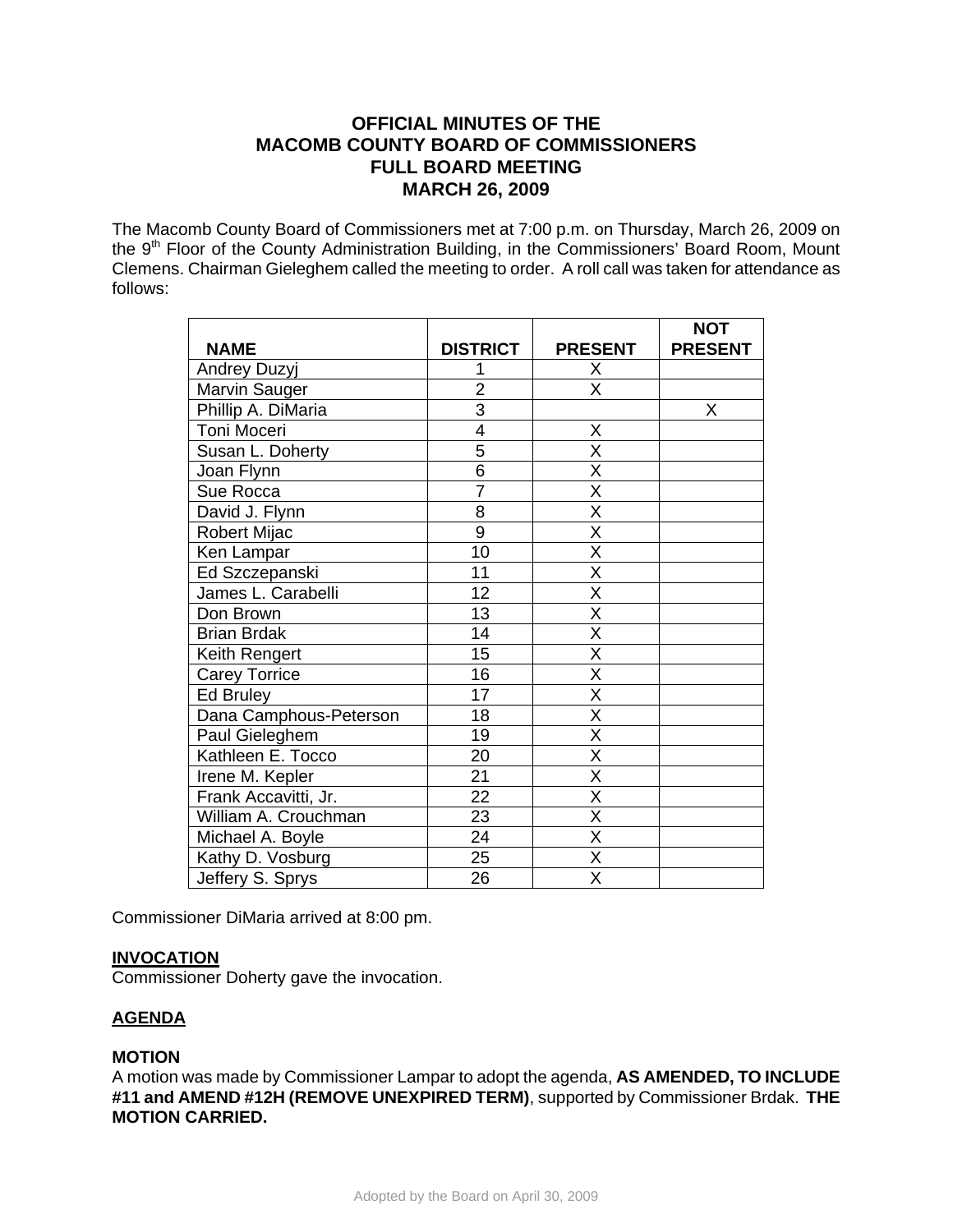#### **MINUTES**

#### **MOTION**

A motion was made by Commissioner J. Flynn, to approve the minutes dated February 26, 2009, supported by Commissioner Duzyj. **THE MOTION CARRIED**.

#### **PUBLIC PARTICIPATION**

James Goldwater; 19346 Brandt; Roseville Jared Maynard; 45128 Utica Green East; Shelby Township Brian Negovan; 48240 Sherringham; Macomb Township Kenneth DeCock; 80575 Holmes Road; Armada Leocadia Breasbois; 7227 Meisner; China Jerry Sieja; 12927 Docksin; Sterling Heights Joseph Plets; 4430 Chicago; Warren Denise Mentzer; 17510 Lamont; Fraser

#### *COMMITTEE REPORTS*

#### **TECHNOLOGY & COMMUNICATIONS COMMITTEE – March 16, 2009**

The clerk read the recommendations from the Technology & Communications Committee and a motion was made by Chair Accavitti, supported by Vice-Chair Boyle, to adopt the committee recommendations:

1. Approve the following miscellaneous department requests:

One cell phone for Probation – Circuit Court Department at a one-time cost of \$0.00 and a monthly recurring charge of \$55; funding is available in the Probation – Circuit Court fund;

Three wireless air cards for MCCSA – Weatherization at a one-time cost of \$0.00 and a monthly recurring charge of \$42.99 each; funding is available in the Community Action Center Improvement Grant fund which is billed and reimbursed on a monthly basis by the Federal Government;

Seven laptop computers, seven Microsoft Office Standard 2007 licenses, seven Zone Alarm Pro licenses, seven Lavasoft Ad-Aware licenses, seven GroupWise licenses, three HP laser jet printers for MCCSA Weatherization program at a cost not to exceed \$14,559.15; funding is available in the Federal Energy Grant and Community Action Center Improvement Grant funds;

One wireless air card for the County Clerk at a one-time cost of \$0.00 and a monthly recurring charge of \$42.99; funding is available in the Register of Deeds – Automation fund;

Eight high-speed color duplex scanners for the Sheriff's Office at a cost not to exceed \$7,191.36; funding is available in the Justice Assistance Grant fund;

One HP laser jet printer for the Sheriff's Office at a cost not to exceed \$1,295.49; funding is available in the Sheriff's S.E.T. Grant fund; and

One LCD Hard Mounted Projector, one Visual Evidence Presenter, one Interactive Digital Whiteboard, one Video/Audio Scaler and Integrator, one Rack Rail System with remote RF Control and one Speaker System – cables and connectors for the Sheriff's Office at a cost not to exceed \$14,505; funding is available in the Correctional Officers Training Grant fund.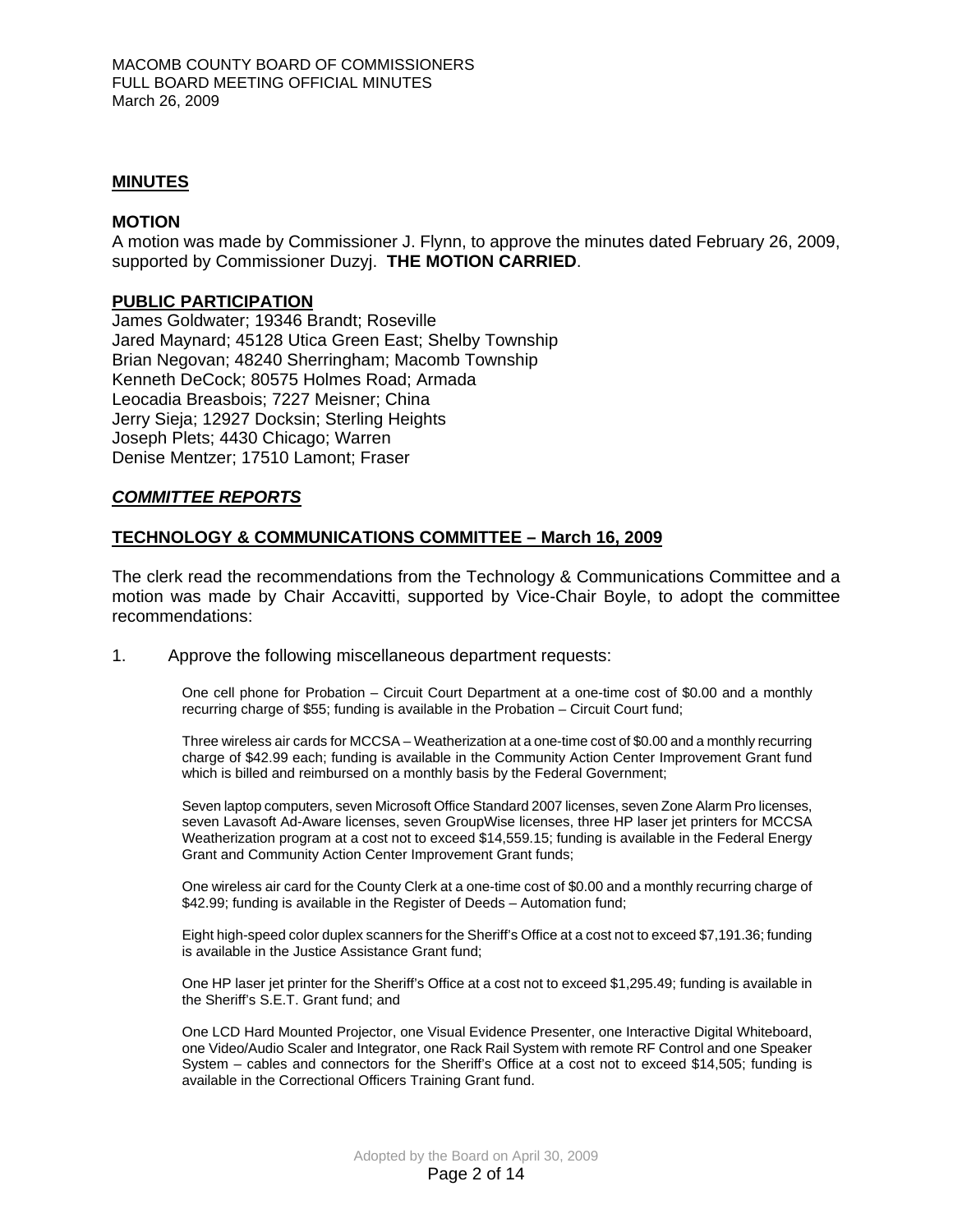2. Approve the issuance of a request for proposal (RFP) for a redundant internet service provider.

### **THE MOTION CARRIED.**

### **BUILDINGS, ROADS AND PUBLIC WORKS COMMITTEE – March 16, 2009**

The clerk read the recommendations from the Buildings, Roads and Public Works Committee and a motion was made by Chair Duzyj, supported by Vice-Chair Carabelli, to adopt the committee recommendations:

Commissioner Brdak asked to separate item #3. There were **NO** objections. Commissioner Carabelli asked to separate item #4. There were **NO** objections.

1. Authorize payment for the following invoice: Juvenile Justice Center – Phase II Bernco, Inc. \$104,806.15

Further, funds are available in the capital budget.

2. Authorize the Facilities and Operations Department to coordinate with the Parks and Recreation Commission and Public Works Department to transfer equipment and assets needed to maintain the park.

## **THE MOTION CARRIED**.

#### **SEPARATED MOTION**

3. Authorize that the county park remain closed and that the county not entertain any festival schedule for 2009.

#### **MOTION TO AMEND**

A motion was made by Commissioner Brdak, to amend the motion to read that the county park remain a static park and county will not post any festival schedule for 2009 at the recommendation of Corporation Counsel, supported by Commissioner Tocco.

#### **FRIENDLY AMENDMENT**

 Commissioner Doherty offered a friendly amendment to substitute the word "event" for the word "festival". Commissioner Brdak accepted the friendly amendment.

**THE AMENDED MOTION CARRIED.** (Record no votes for Boyle and Rocca)

**THE MOTION AS AMENDED CARRIED**. (Record no votes for Rengert and Rocca)

#### **SEPARATED MOTION**

4. Award the Roof Replacement Project – Hall Road Facility to the low qualified bidder, Port Huron Roofing and Sheet Metal Company in the amount of \$713,000; funds for this project are available in the capital budget.

#### **MOTION TO AMEND**

A motion was made by Commissioner Carabelli, to amend the motion to award the contract for the Hall Road Warehouse Facility roofing to a Macomb County firm, which is less than 2.5% of the bid, supported by Commissioner Brown.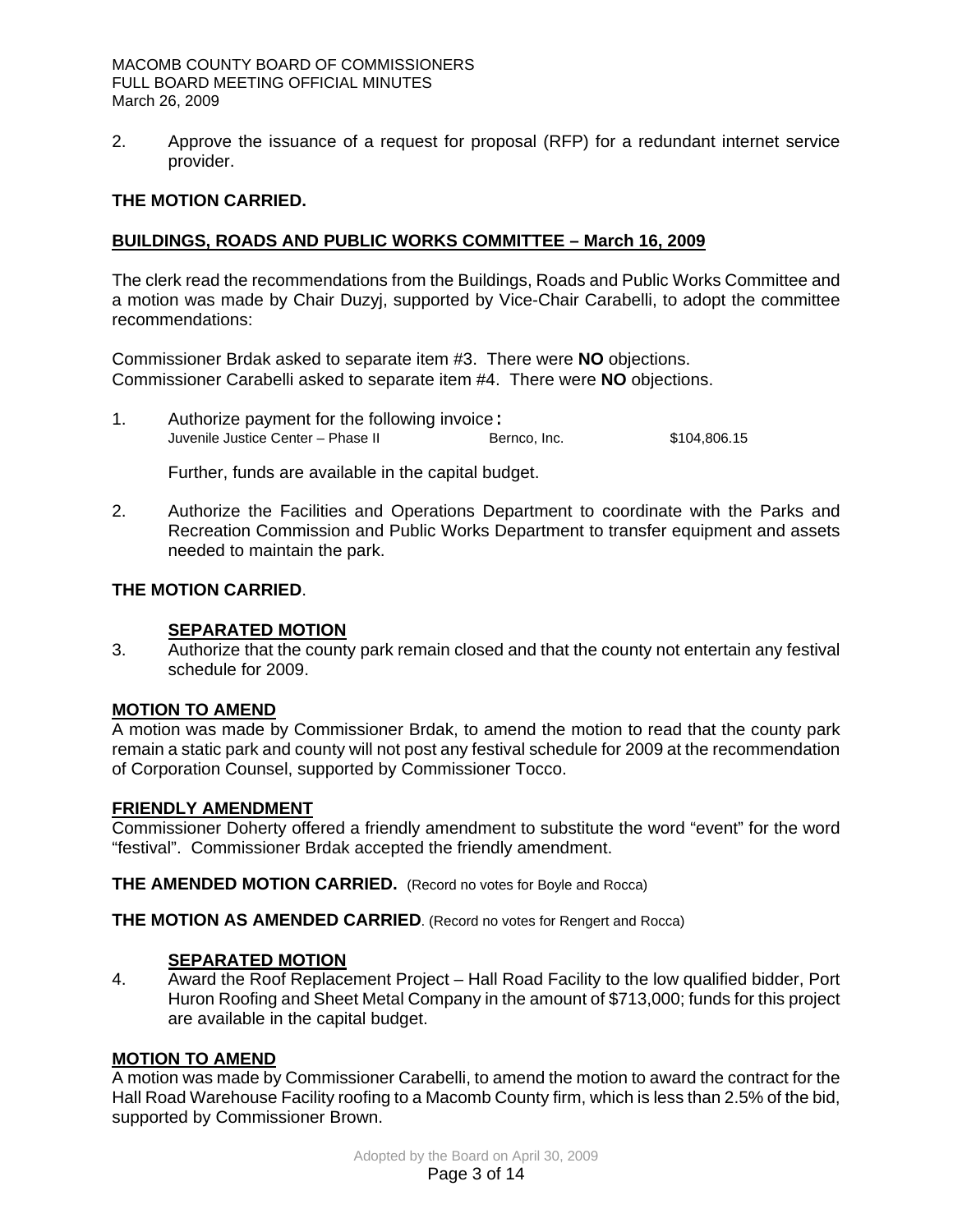## **MOTION TO REFER**

A motion was made by Commissioner Bruley, to refer the item back to committee, supported by Commissioner Tocco.

## **THE MOTION TO REFER FAILED.**

Commissioner Carabelli **WITHDREW HIS MOTION DUE TO LACK OF SUPPORT.** 

### **THE SEPARATED MOTION CARRIED.** (Record no vote for Carabelli)

## **PUBLIC SAFETY AND CORRECTIONS COMMITTEE – March 17, 2009**

The clerk read the recommendations from the Public Safety and Corrections Committee and a motion was made by Chair DiMaria, supported by Vice-Chair Boyle, to adopt the committee recommendations:

- 1. Approve the renewal of the Harley-Davidson Police Motorcycle lease program for the Sheriff's Office with ten (10) 2009 Harley-Davidsons (FLHTPI) at a cost of \$16,950. Five (5) from Motor City Harley-Davidson at \$2,390 each and five (5) (maximum available) from Town & Country Harley-Davidson at \$1,000 each. Funding is available from the Sheriff's operational budget.
- 2. Authorize Macomb County Community Corrections to apply for Edward Byrne Memorial Justice Assistance Grant (JAG) funding for 2009. A total of \$1,485,561 was allocated to local jurisdictions that include Macomb County, Warren, Center Line, Eastpointe, Fraser, Mount Clemens, Richmond, Roseville, St. Clair Shores, Sterling Heights, Chesterfield Township, Clinton Township and Shelby Township. Authorize the county to act as fiduciary for these funds and enter into a memorandum of understanding regarding the same. This federal grant program does not require any local/county match funds.
- 3. Approve the Tower Agreement between Macomb County and Bruce Township as submitted by the Emergency Management & Communications Office.
- 4. Approve the agreement for grant funded supplies and equipment between Wayne County and Macomb County for the procurement of 800 MHz radio equipment. A 25% match is required in the amount of \$22,249.20 and funding is available in the 800 MHz capital improvements budget.
- 5. Accept Amendment 1 to the FY 2007 Michigan Homeland Security Grant Program Grant Agreement increasing our award by \$90,000 for the three regional response teams located in Macomb County. No matching funds are required.
- 6. Approve the purchase of 800 MHz radio equipment for the Macomb County Community Services Agency, Juvenile Justice Center and Public Works Office in the amount of \$155,082.50. Funding is available in the 800 MHz Capital Improvements budget.

## **THE MOTION CARRIED.**

## **COURTS AND LEGAL AFFAIRS COMMITTEE – March 17, 2009**

The clerk read the recommendation from the Courts and Legal Affairs Committee and a motion was made by Chair Crouchman, supported by Vice-Chair Sprys, to adopt the committee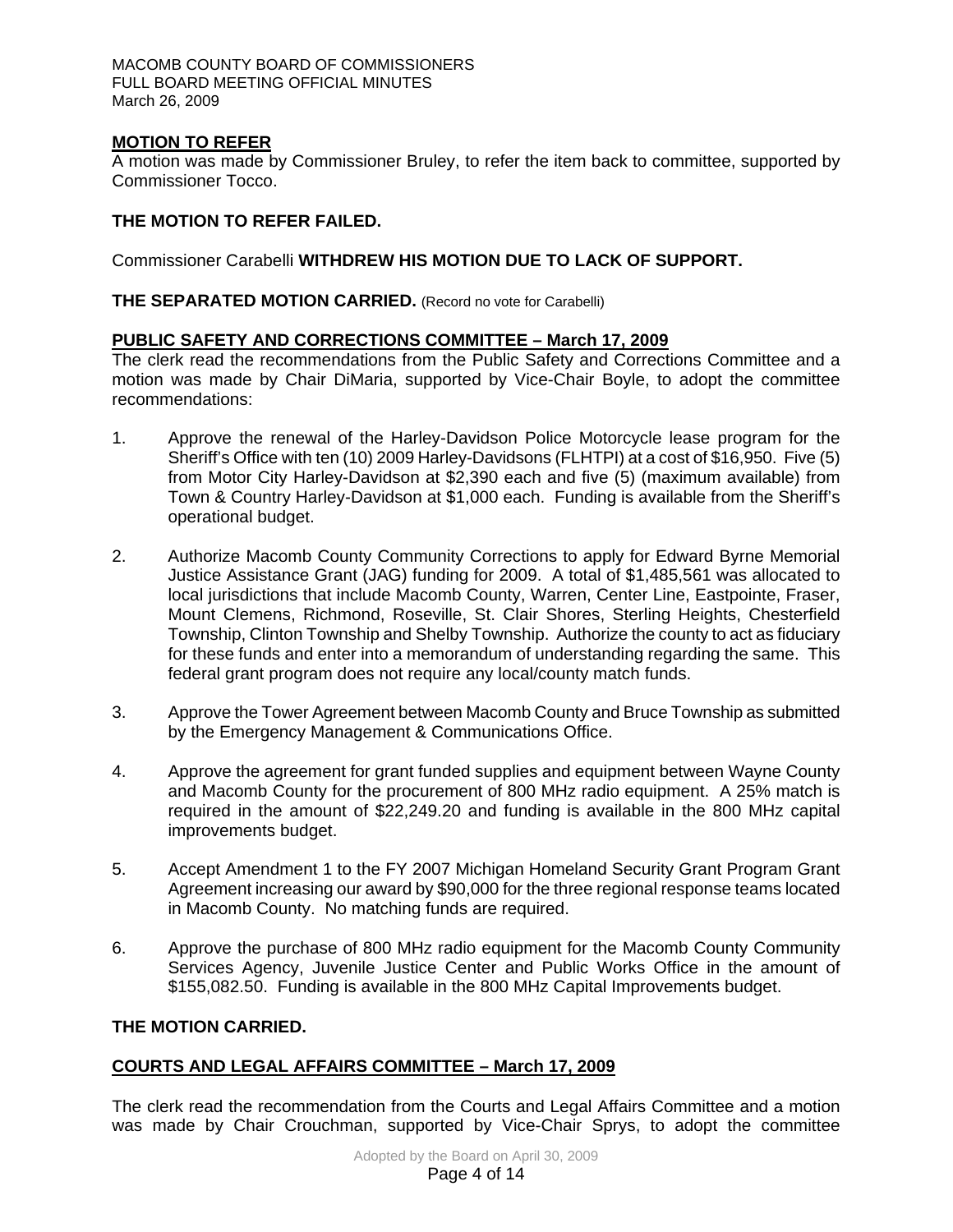MACOMB COUNTY BOARD OF COMMISSIONERS FULL BOARD MEETING OFFICIAL MINUTES March 26, 2009 recommendation:

1. Grant the Circuit Court permission to apply for a renewal of the State of Michigan Adult Felony Drug Court Grant for the state fiscal year of 2009-2010.

# **THE MOTION CARRIED.**

### **PLANNING & ECONOMIC DEVELOPMENT COMMITTEE– March 18, 2009**

The clerk read the recommendations from the Planning & Economic Development Committee and a motion was made by Co-Chairs Carabelli & Bruley, supported by Vice-Chair D. Flynn, to adopt the committee recommendations:

- 1. Approve the neighborhood stabilization program policies.
- 2. Approve the request to appropriate \$56,000 in Community Development block grant funding to be used for chore services.
- 3. Adopt the framework of the harmonious hand approach to business attraction.
- 4. Authorize the Planning and Economic Development Department to participate in the SEMCOG 2010 Aerial Photography Flight at an estimated cost of \$11,000. Funding is available in the department's aerial photo account.

### **THE MOTION CARRIED.**

#### **EDUCATION AND TRAINING COMMITTEE – March 18, 2009**

The clerk read the recommendations from the Education and Training Committee and a motion was made by Chair D. Flynn, supported by Vice-Chair Moceri, to adopt the committee recommendations:

Commissioner Vosburg asked to separate item #1. There were **NO** objections. Commissioner Rengert asked to separate item #2. There were **NO** objections.

3. Authorize Macomb MSU Extension Service on behalf of the Macomb County Board of Commissioners to accept a six month extension to the 4C Resource and Referral Contract with the Michigan 4C Association in the amount of \$186,677 effective April 1, 2009 through September 30, 2009.

# **THE MOTION CARRIED.**

#### **SEPARATED MOTION**

1. Approve the timeline for transition of the Macomb County Reference and Research Center regarding disbursements, last checkout date and closing to the public, as outlined in a March 9, 2009 correspondence from Sandra Casamer, liaison.

## **MOTION TO AMEND**

A motion was made by Commissioner Vosburg, to amend the motion to read, "Books and other nonfiction and reference materials as well as books and materials that are unique to the Macomb County Library collection, and not currently owned by other Macomb County libraries, shall be made available to those libraries in the co-op that request them before April 15, 2009 and after a date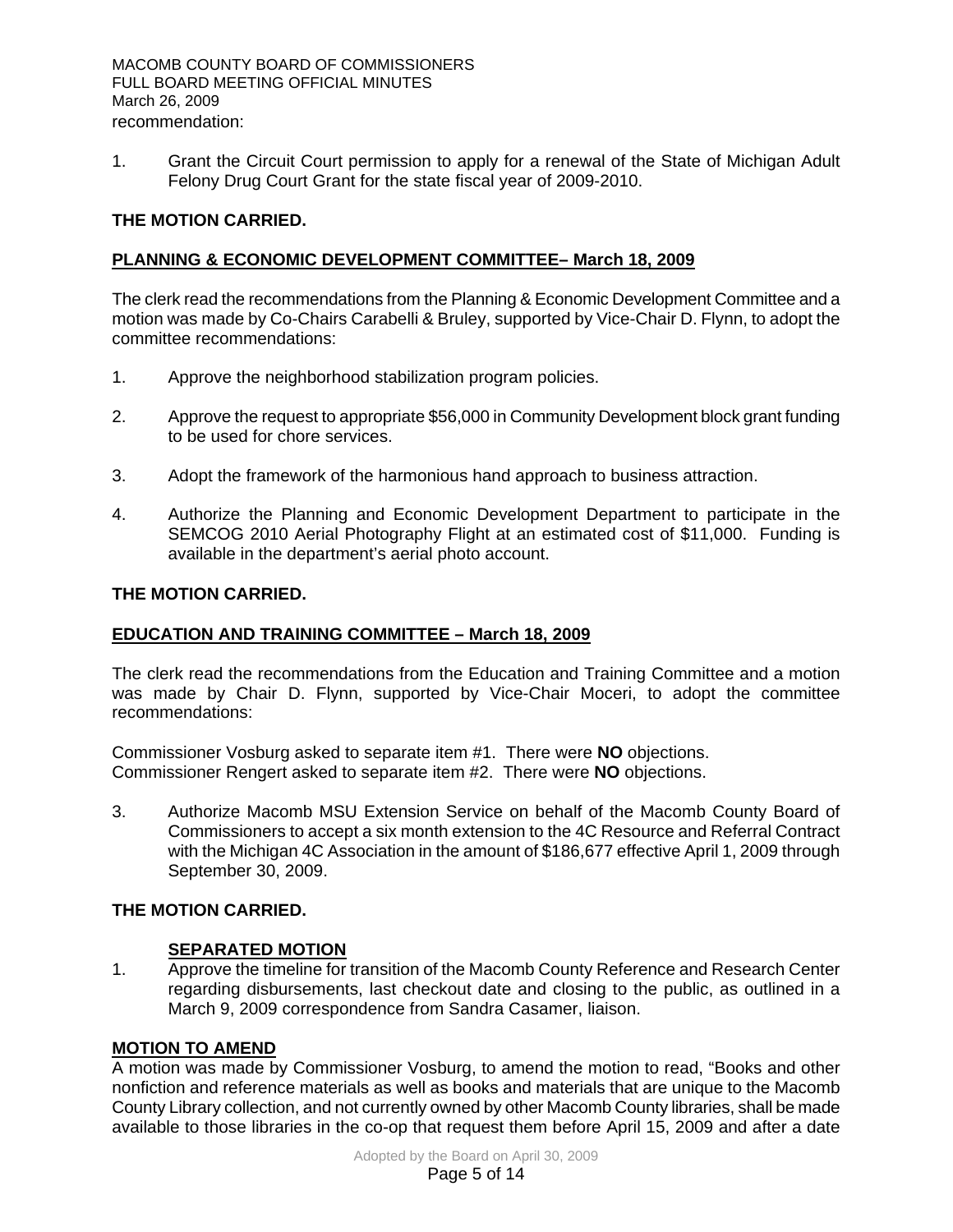MACOMB COUNTY BOARD OF COMMISSIONERS FULL BOARD MEETING OFFICIAL MINUTES March 26, 2009 determined by Sandy Casamer, the remaining collection shall be donated to Harrison Township," supported by Commissioner Brdak.

## **THE MOTION TO AMEND FAILED.**

Commissioner Brdak **WITHDREW HIS SUPPORT** on this amendment.

# **SEPARATED MOTION**

2. Approve the contract with the Suburban Library Cooperative.

# **THE MOTION CARRIED.**

# **HEALTH & ENVIRONMENTAL SERVICES COMMITTEE– March 19, 2009**

The clerk read the recommendations from the Health & Environmental Services Committee and a motion was made by Chair Camphous-Peterson, supported by Vice-Chair J. Flynn, to adopt the committee recommendations:

- 1. Approve Chesterfield Township's request to extend the Meldrum Drain Project, supported by environmental problems: Lake/River Fund through June, 2009.
- 2. Authorize the Health Department to accept a Michigan Department of Environmental Quality grant in the amount of \$192,000 for dye testing.
- 3. Authorize the Health Department to submit grant applications to the Michigan Department of Environmental Quality for Clinton River expanded monitoring, Lake St. Clair Shoreline Monitoring and Pharmaceuticals/Personal Care products monitoring totaling \$73,947.41.
- 4. Approve the Health Department's 2009-2010 Flu Program Plan.

# **THE MOTION CARRIED.**

# **PUBLIC SERVICES COMMITTEE – March 19, 2009**

The clerk read the recommendation from the Public Services Committee and a motion was made by Chair Torrice, supported by Vice-Chair Tocco, to adopt the committee recommendation:

1. Authorize the Macomb County Community Services Agency to accept Weatherization Assistance Program funds in the amount of \$8,127,986 through the American Economic Recovery and Reinvestment Act.

## **THE MOTION CARRIED.**

## **PERSONNEL COMMITTEE – March 23, 2009**

The clerk read the recommendations from the Personnel Committee and a motion was made by Chair Mijac, supported by Vice-Chair Tocco, to adopt the committee recommendations:

1. Approve various personnel actions in the Public Works office, as outlined in a March 13, 2009 correspondence from the Human Resources Department Program Director-Personnel Services.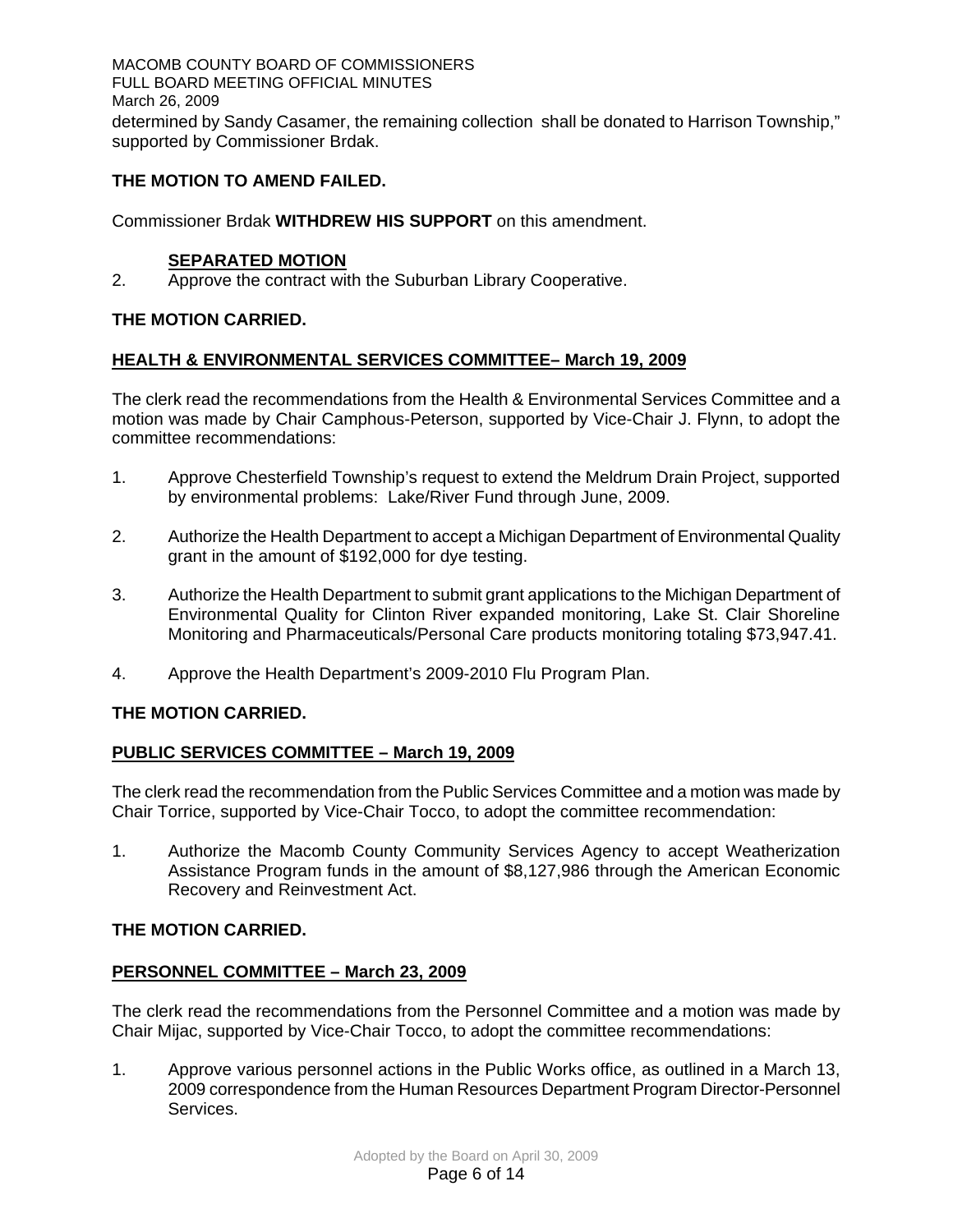- 2. Approve the addition of two full-time positions and upgrade of two existing positions in the Community Services Agency Weatherization Department as a result of the Economic Recovery and Reinvestment Act of 2009.
- 3. Approve the creation of a working committee to review deferred compensation.
- 4. Approve the amendment to the previous resolution regarding non-union employee dock days, as outlined in a March 13, 2009 correspondence from the Human Resources Department Division Director-Labor Relations.
- 5. Approve the elimination of one vacant full-time Senior Services Assistant Director position.

# **THE MOTION CARRIED.**

## **BUDGET COMMITTEE – March 25, 2009**

The clerk read the recommendations from the Budget Committee and a motion was made by Chair Brdak, supported by Commissioner Accavitti, to adopt the committee recommendations:

- 1. Authorize the County Clerk/Register of Deeds to purchase a laptop for the Register of Deeds, and a wireless networking card and Bluetooth card for the clerk's current laptop at a cost not to exceed \$4,200. Both laptops are mainly used for mobile offices and meetings. Funding is available in the Register of Deeds technology fund.
- 2. Adopt recommendation on printer cost savings as outlined in attached correspondence from the Information Technology Director.
- 3. Approve the disbursement of wireless E-911 funds pursuant to Macomb County's amended 911 Plan per Schedule A (attached) utilizing population figures supplied by SEMCOG.
- 4. Reduce the 2009 operating budget by \$813,376 as summarized on Budgetary Reduction Schedule.
- 5. Adopt a County Drain Debt requirement of .0050 mills for inclusion on the December, 2009 millage levy.

## **THE MOTION CARRIED.**

## **FINANCE COMMITTEE – March 25, 2009**

The clerk read the recommendations from the Finance Committee and a motion was made by Chair Kepler, supported by Vice-Chair Bruley, to adopt the committee recommendations:

Commissioner Vosburg asked to separate item #4. There were **NO** objections.

- 1. Approve the monthly bills (with corrections, deletions and/or addenda) and authorize payment; further, to approve the payroll in the amount of \$10,127,528.47 with necessary modifications to the appropriations. (Torrice abstains from bills for Torrice and Zalewski, PLLC)
- 2. Authorize the displaying of the monthly list of bills on the internet.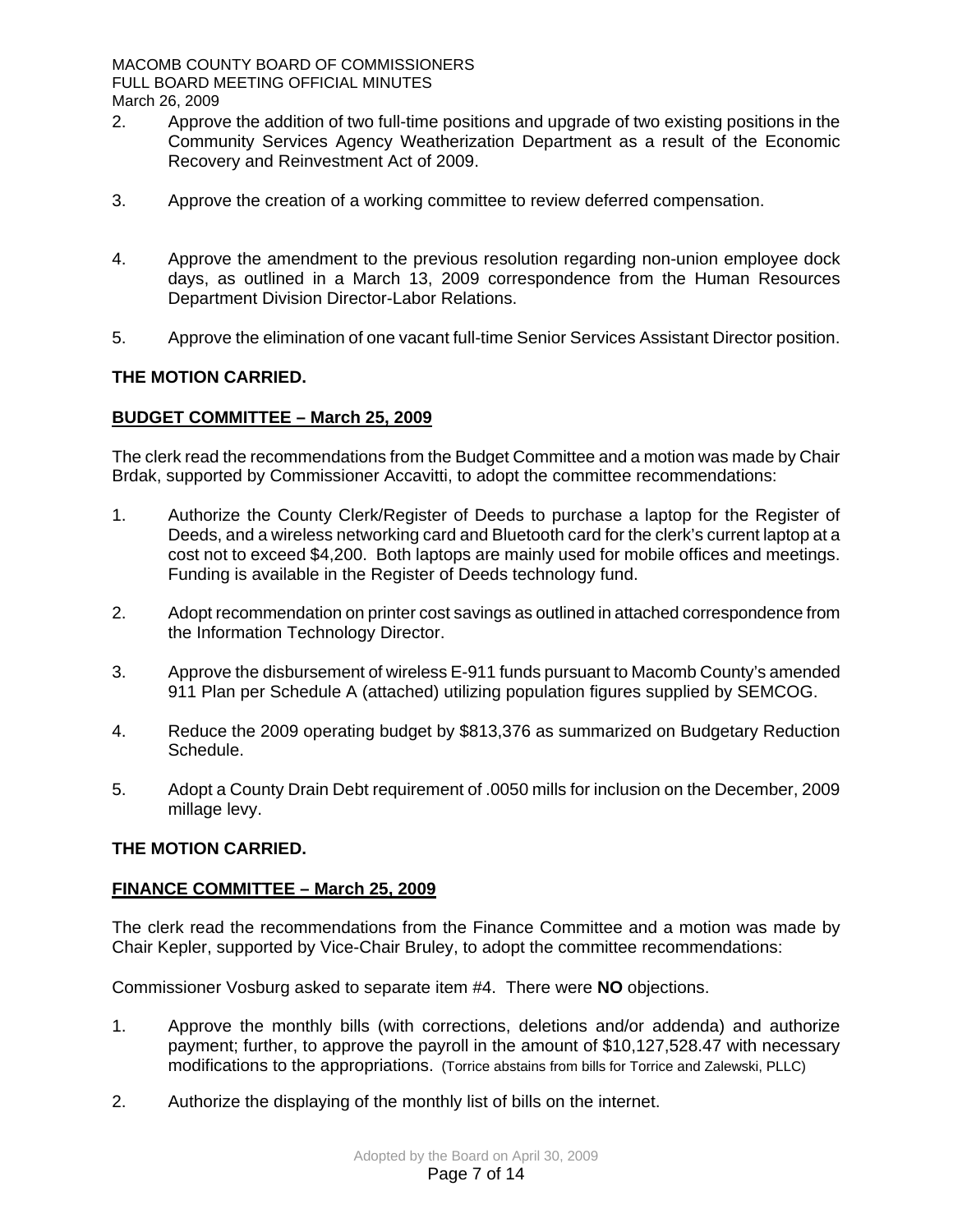- 3. Concur with the fleet manager and approve the purchase of one 2009 Dodge Avenger SE for the Friend of the Court to the lowest responsible bidder, Slingerland Dodge, Owosso, Michigan, in the amount of \$15,909; funds are available from the Friend of the Court grant.
- 5. Approve the proposal submission request from the Macomb St. Clair Employment and Training Agency to the Workforce Development Board for 2009-2012 contract budget.
- 6. Concur in the recommendation of Legal Counsel concerning the case of KRS A-E Equities vs. Macomb County.

## **THE MOTION CARRIED.**

## **SEPARATED MOTION**

4. Approve additional names to be added to the departmental credit card account, as outlined in a March 10, 2009 correspondence from the Executive Director of the Department of Planning and Economic Development.

# **THE MOTION CARRIED.**

## **RESOLUTIONS/TRIBUTES**

A motion was made by Commissioner Duzyj, supported by Commissioner Lampar, to adopt the following Resolutions in their entirety:

| Res. No. 09-19 | Declaring April 20 – 26, 2009 as Public Health Week in Macomb County and<br>Recognizing the Efforts of the Macomb County Health Department in<br>Preventing Disease and Promoting Health (offered by Gieleghem; recommended by<br>Health & Environmental Services Committee on 03/19/09) |
|----------------|------------------------------------------------------------------------------------------------------------------------------------------------------------------------------------------------------------------------------------------------------------------------------------------|
| Res. No. 09-17 | Supporting Chrysler's Viability Plan Submission to the U.S. Department of<br>Treasury (offered by Gieleghem; recommended by Personnel Committee on 03/23/09)                                                                                                                             |
| Res. No. 09-13 | Commending Jay Noren on his Inauguration as President of Wayne State<br>University (offered by Gieleghem; recommended by Finance Committee on 03/25/09)                                                                                                                                  |
| Res. No. 09-14 | Commending Mary Beckett on her Retirement from Ray Township Fire &<br>Rescue (offered by Rengert; recommended by Finance Committee on 03/25/09)                                                                                                                                          |
| Res. No. 09-15 | Supporting the Partnership Agreement between the Sterling Heights/<br>Utica/Shelby Township Chamber of Commerce and Fusion (offered by D. Flynn;<br>recommended by Finance Committee on 03/25/09)                                                                                        |
| Res. No. 09-16 | Commending and Thanking Chairman Li of Beijing for Hosting Lake Shore High<br>School Students at Beijing Hai Dian Foreign Language Shi Yan School (offered<br>by Gieleghem; recommended by Finance Committee on 03/25/09)                                                                |
| Res. No. 09-18 | Commending Michael F. Lohrer - Eagle Scout (offered by Brown; recommended by<br>Finance Committee on 03/25/09)                                                                                                                                                                           |

## **THE MOTION CARRIED.**

# **REQUEST TO PURCHASE PREVIOUS SERVICE TIME**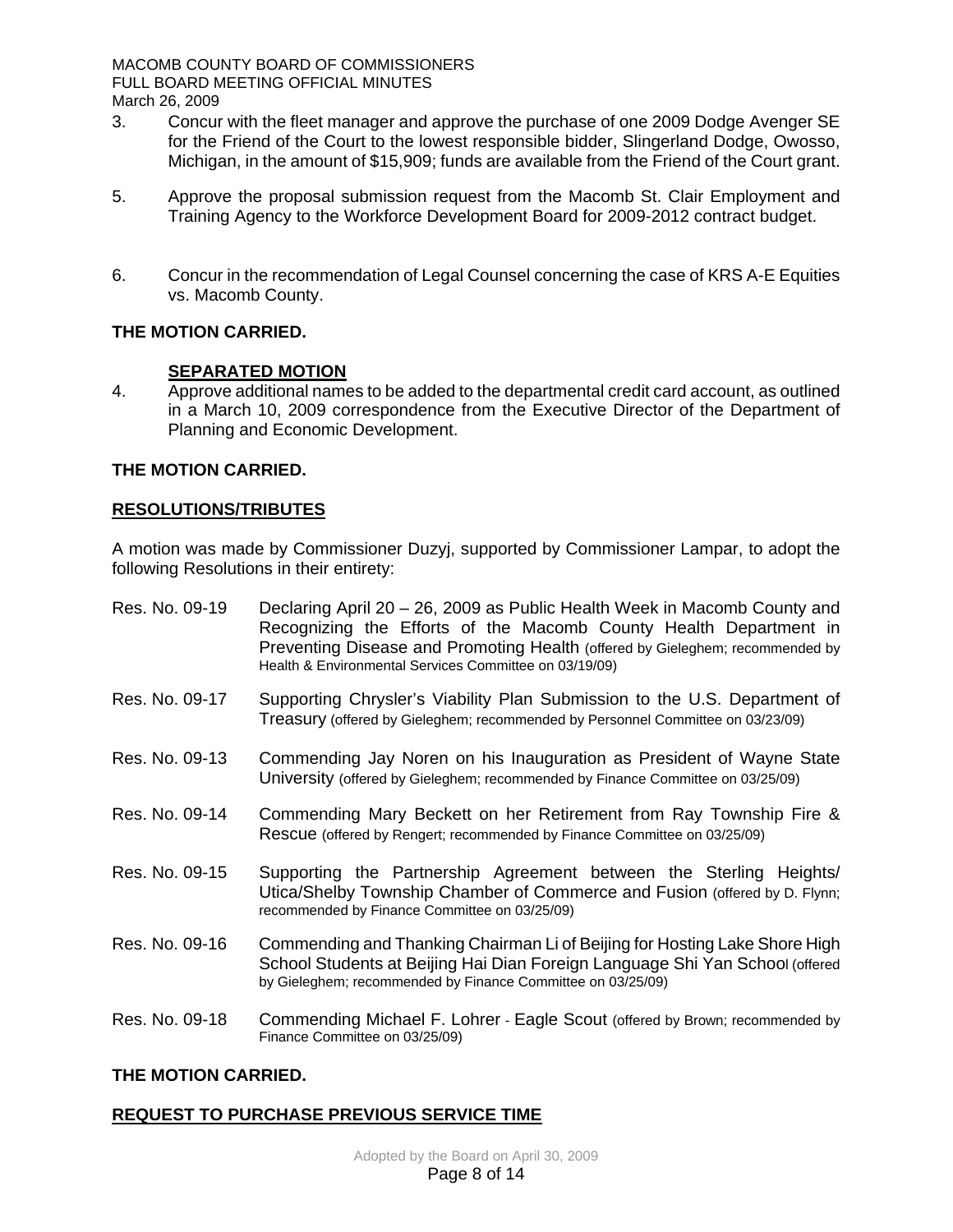## **MOTION**

A motion was made by Commissioner Brown, to approve request to purchase previous service time by Gail Parker, supported by Commissioner J. Flynn. **THE MOTION CARRIED.** 

### **ITEM WAIVED BY EDUCATION & TRAINING COMMITTEE CHAIRMAN**

#### **MOTION**

A motion was made by Commissioner Rengert, to authorize MSU Extension to enter into contract with Universal Credit Services, supported by Commissioner D. Flynn. **THE MOTION CARRIED.** 

#### **APPOINTMENTS:**

Vote of the Board Appointments:

#### a) **Friend of the Court Advisory Committee:**

 *1 vacancy (Term: upon appointment to indefinite)*  Applying for Appointment: Dolora Paull (not present)

#### **MOTION**

A motion was made by Commissioner Szczepanski, to approve the appointment of Dolora Paull to the Friend of the Court Advisory Committee, supported by Commissioner Tocco. **THE MOTION CARRIED.** 

#### b) **Civil Service Commission**:

*1 vacancy (Term: Republican, 6 yr term; upon appt to 12/31/14)*  Applying for Reappointment: William Froberg Applying for Appointment: Frederick Blonde Applying for Appointment: Susan Barr (not present)

A roll call vote was taken.

Voting for William Froberg was: Accavitti, Boyle, Brdak, Bruley, Camphous-Peterson, Crouchman, Doherty, D. Flynn, J. Flynn, Kepler, Mijac, Moceri, Rengert, Rocca, Sauger, Szczepanski, Tocco and Gieleghem. There were 18 votes for Froberg.

Voting for Frederick Blonde was: Brown, Carabelli, DiMaria, Duzyj, Lampar, Sprys and Torrice. There were 7 votes for Blonde.

Voting for Susan Barr was: Vosburg. There was 1vote for Barr.

#### **William A. Froberg was appointed to the Civil Service Commission.**

### c) **Community Corrections Advisory Committee:**

 *4 vacancies (Term: unexpired term to 03/31/11*)

Applying for Appointment: Phillip DiMaria (County Commissioner)

Applying for Appointment: Charles Burnett (Police Chief) 3 yr term: 04/01/090 to 03/31/12 Applying for Appointment: Randy O'Brien (Substance Abuse) 3 yr term: 04/01/09 to 03/31/12 Applying for Appointment: Erin C. Smith (Probation Dept. Rep.) 3 yr term: 04/01/09 to 03/31/12

#### **MOTION**

A motion was made by Commissioner Bruley, to approve the appointments to the Community Corrections Advisory Committee in their entirety, supported by Commissioner Brdak. **THE MOTION**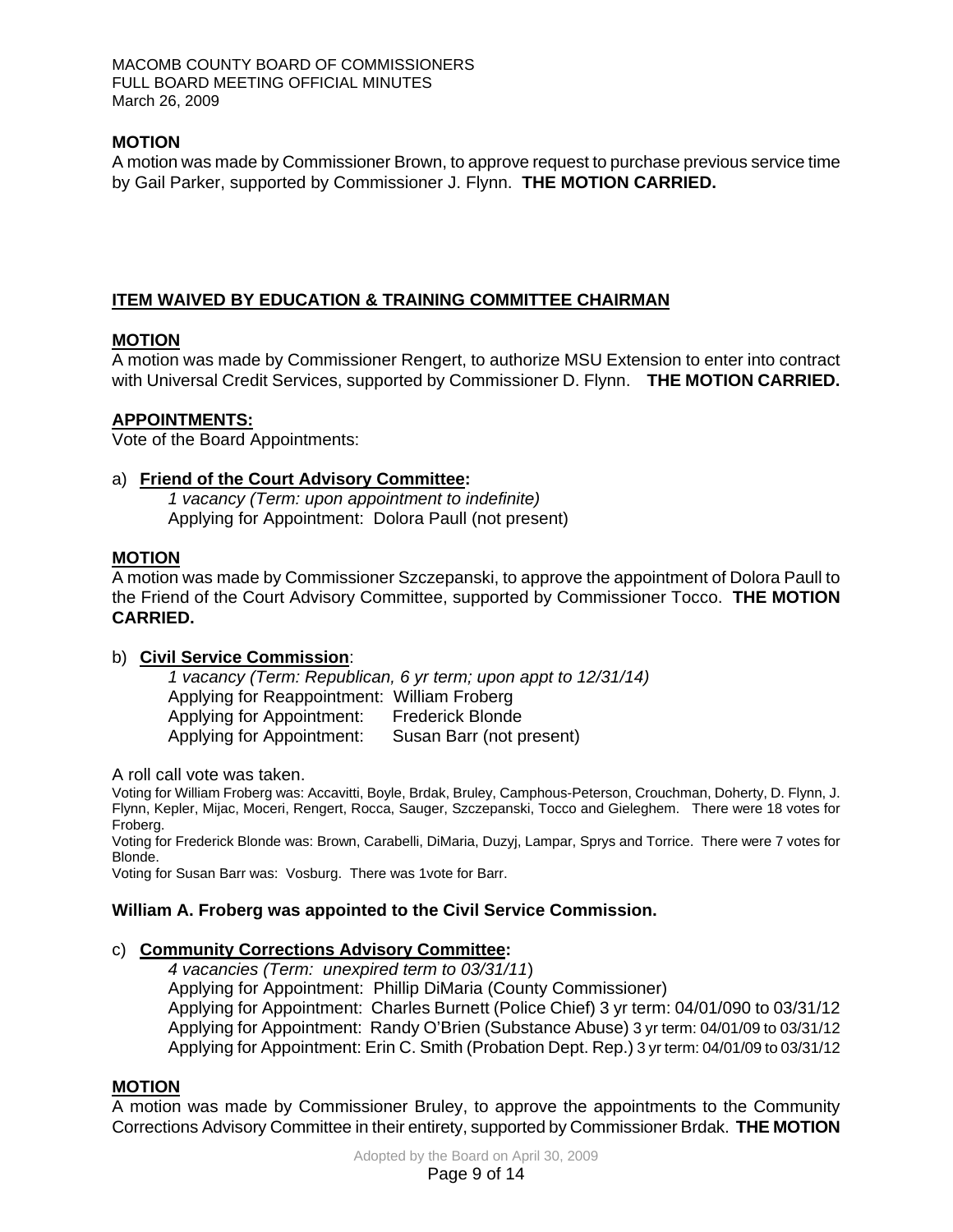**Phillip DiMaria, Charles Burnett, Randy O'Brien and Erin C. Smith were appointed to the Community Corrections Advisory Committee.** 

### d) **Community Mental Health Services Board**:

*4 vacancies (3 yr terms- 04/01/09 to 03/31/12)*  Applying for Reappointment: Del Becker Applying for Appointment: Marilyn Brown Applying for Reappointment: Commissioner Joan Flynn Applying for Reappointment: Brian Negovan Applying for Reappointment: Betty Slinde

#### A roll call vote was taken.

Voting for Del Becker was: Boyle, Brown, Carabelli, Crouchman, J. Flynn, Rengert, Rocca, Sauger, Szczepanski, Torrice and Vosburg. There were 11 votes for Becker.

Voting for Marilyn Brown was: Accavitti, Boyle, Brdak, Bruley, Camphous-Peterson, DiMaria, Doherty, Duzyj, D. Flynn, Kepler, Lampar, Mijac, Moceri, Sprys, Tocco, Torrice and Gieleghem. There were 17 votes for Brown.

Voting for Joan Flynn were: Accavitti, Boyle, Brdak, Brown, Bruley, Camphous-Peterson, Carabelli, Crouchman, DiMaria, Doherty, Duzyj, D. Flynn, J. Flynn, Kepler, Lampar, Mijac, Moceri, Rengert, Rocca, Sauger, Sprys, Szczepanski, Tocco, Torrice and Vosburg. There were 25votes for Flynn.

Voting for Brian Negovan was: Accavitti, Brdak, Bruley, Camphous-Peterson, Crouchman, DiMaria, Doherty, Duzyj, D. Flynn, J. Flynn, Kepler, Lampar, Mijac, Moceri, Sauger, Sprys, Tocco, Vosburg and Gieleghem. There were 19 votes for Negovan.

Voting for Betty Slinde was: Boyle, Brdak, Brown, Bruley, Camphous-Peterson, Crouchman, Doherty, Duzyj, D. Flynn, J. Flynn, Mijac, Rengert, Rocca, Sauger, Szczepanski, Tocco, Vosburg and Gieleghem. There were 18votes for Slinde.

#### **Marilyn Brown, Joan Flynn, Brian Negovan and Betty Slinde were appointed to the Community Mental Health Services Board.**

#### e) **Health Department Hearing Board**:

*4 vacancies (2 year terms: upon appointment to 12/31/10)*  Applying for Reappointment: Dr. Donald J. Amboyer Applying for Reappointment: George Penna Applying for Reappointment: Commissioner Dana Camphous-Peterson

#### **MOTION**

A motion was made by Commissioner Carabelli, to approve the appointments to the Health Department Hearing Board in their entirety, supported by Commissioner Vosburg. **THE MOTION CARRIED.** 

### **Dr. Donald J. Amboyer, George Penna and Commissioner Dana Camphous-Peterson were appointed to the Health Department Hearing Board.**

#### f) **Juvenile Justice Advisory Board**:

*1 vacancy for parent representative (Term is upon appointment to indefinite)*  No applications received Hold until applications are received.

#### g) **Parks and Recreation Commission:**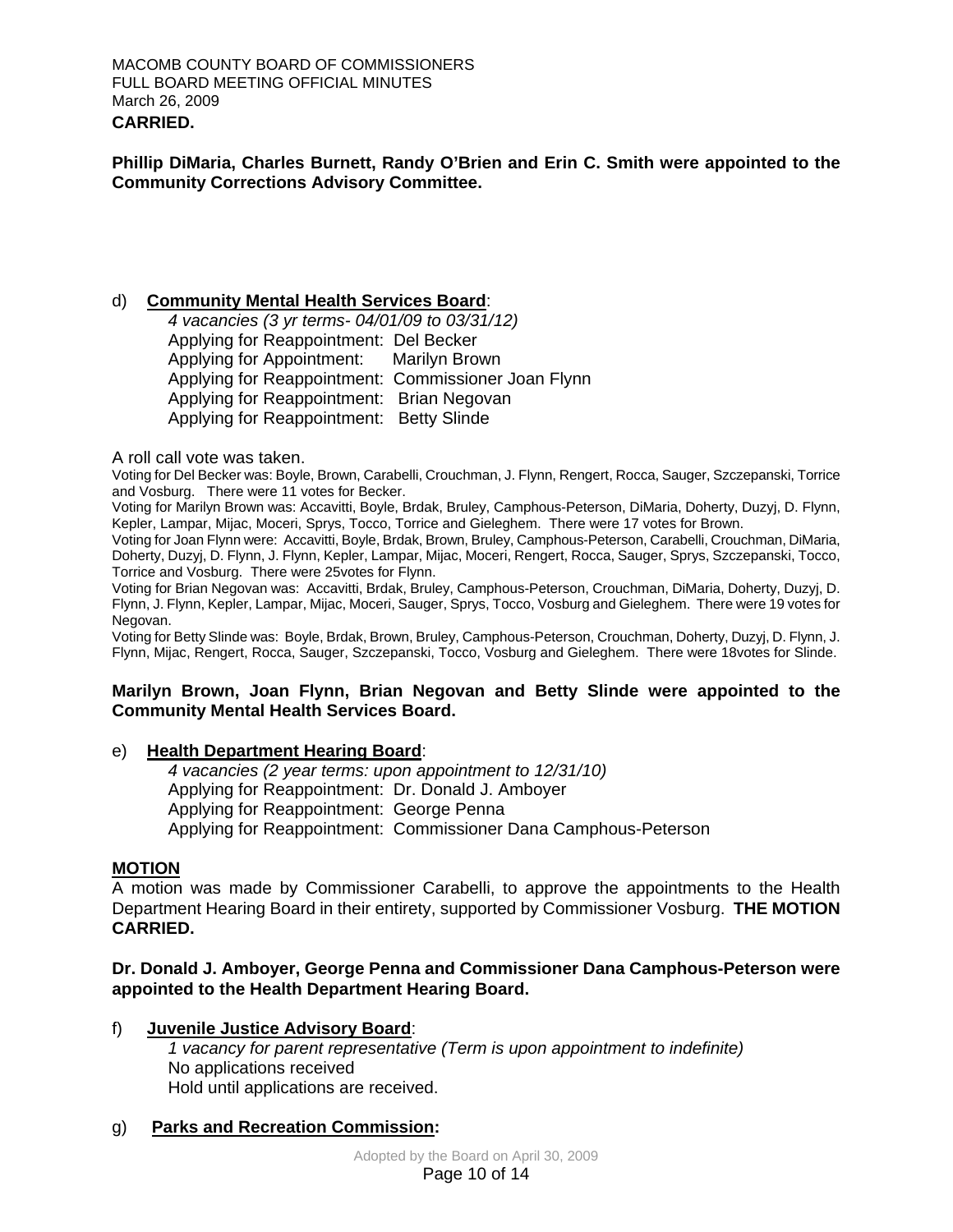#### *4 vacancies*  Applying for Reappointment: Commissioner Phillip DiMaria Applying for Reappointment: Tim Malone (Homeowner's Association Officer) Applying for Reappointment: Commissioner Jeffery Sprys (individual) SEMCOG representative (must be elected by 2/3 vote)

### **MOTION**

A motion was made by Commissioner Doherty, to approve the appointments to the Parks and Recreation Commission in their entirety, supported by Commissioner Camphous-Peterson. **THE MOTION CARRIED.** 

#### **Commissioner Phillip DiMaria, Tim Malone and Commissioner Jeffery Sprys were appointed to the Parks & Recreation Commission.**

### h) **Road Commission**:

*2 vacancies* 

1 – 6 year term-upon appointment to 12/31/14: Applying for Appointment: Dan G. Dirks Applying for Appointment: Kenneth J. McCarthy Applying for Reappointment: Robert M. Sawicki

A roll call vote was taken.

Voting for Dan Dirks was: Accavitti, Boyle, Brdak, Bruley, Camphous-Peterson, Carabelli, DiMaria, D. Flynn, Kepler, Lampar, Mijac, Moceri, Sprys, Szczepanski, Tocco, Torrice and Gieleghem. There were 17 votes for Dirks. Voting for Kenneth McCarthy was: Doherty. There was 1 vote for McCarthy. Voting for Robert Sawicki was: Brown, Crouchman, Duzyj, J. Flynn, Rengert, Rocca, Sauger and Vosburg. There were 8 votes for Sawicki.

## **Dan G. Dirks was appointed to the Road Commission.**

#### i) **Substance Abuse Advisory Council**:

*4 vacancies (3 year terms-upon appointment to 8/31/11)*  Applying for Appointment: Joelene Beckett Applying for Appointment: Jeffrey Oldham Applying for Appointment: Elizabeth Risher Applying for Appointment: James E. Skelton

## **MOTION**

A motion was made by Commissioner DiMaria, to approve the appointments to the Substance Abuse Advisory Council in their entirety, supported by Commissioner Camphous-Peterson. **THE MOTION CARRIED.** 

### **Joelene Beckett, Jeffrey Oldham, Elizabeth Risher and James E. Skelton were appointed to the Substance Abuse Advisory Council.**

Appointment by Chairman with Concurrence of Board:

Commissioner Rengert asked to separate item N, Water Quality Board. There were **NO** objections.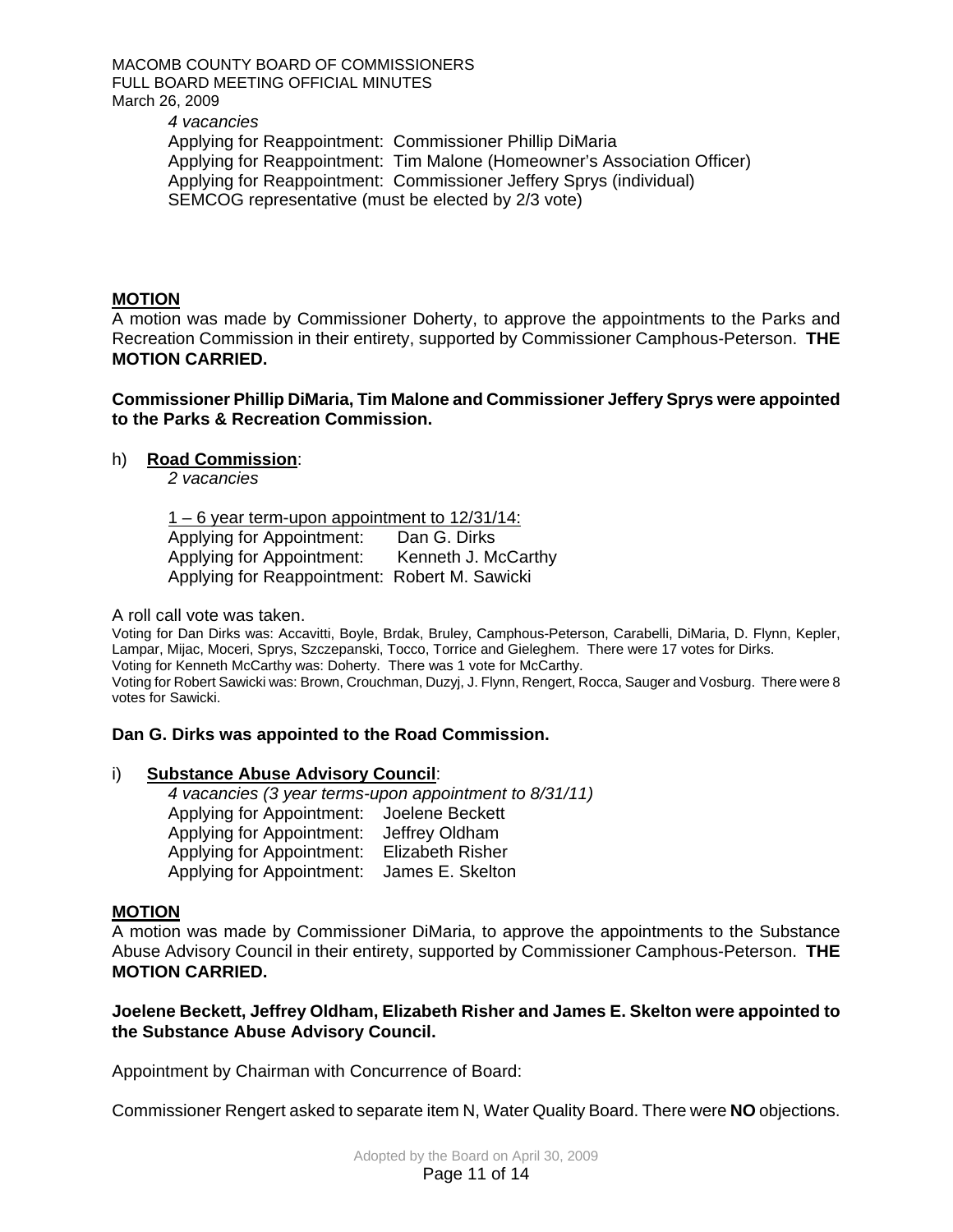#### j) **Area Agency on Aging - 1B**:

 *2 vacancies; 1 county commissioner delegate; 1 county commissioner alternate; 2 year terms-upon appointment to 12/31/10*  Applying for Appointment: Toni Moceri (Delegate) Applying for Appointment: Joan Flynn (Alternate)

## k) **Commission on Women**:

 *2 vacancies: 1 democrat commissioner liaison; 1 republican county commissioner liaison; (2 year terms; upon appt to 12/31/10)*  Democrat: application withdrawn; vacancy remains Republican: vacancy remains

### l) **Historical Commission**:

 *2 vacancies: 1 democrat county commissioner for unexpired term ending 10/31/10; 1 interested person for unexpired term ending 10/31/11)*  Applying for Appointment: Commissioner Michael Boyle Applying for Appointment: John M. Emerson

## m) **Hospital Finance Authority**:

 *1 vacancy (5 year term-upon appointment to 12/31/13)*  Applying for Appointment: Commissioner David Flynn

### o) **Partnership of Sustainability**:

*2 vacancies: 1 republican county commissioner; 1 democrat county commissioner; 3 year terms-upon appointment to 12/31/11*  Applying for Appointment: Commissioner Toni Moceri One vacancy remains

## p) **SEMCOG**:

 *4 county commissioners; 4 alternates; 2 year terms-upon appointment to 12/31/10*  Commissioner Ed Bruley (Delegate) Applying for Appointment: Commissioner David Flynn (Delegate) Applying for Reappointment: Commissioner Joan Flynn (Delegate) Applying for Appointment: Commissioner Jim Carabelli (Delegate) Applying for Appointment: Commissioner Toni Moceri (Alternate) Applying for Reappointment: Commissioner Kathy Vosburg (Alternate) 2 alternate vacancies remain

## **MOTION**

A motion was made by Commissioner Camphous-Peterson, to approve the Board Chair appointments in item 12 in their entirety, supported by Commissioner Rocca. **THE MOTION CARRIED.** 

### **SEPARATED MOTION**

# n) **Water Quality Board**:

*5 vacancies: 1 republican county commissioner; 1 democrat county commissioner; 1 environmental advocate; 1 business community rep; 1 agricultural community rep.*  Applying for Appointment: Steve Remias (Business Comm. Rep) Applying for Appointment: Rep. Sarah Roberts (Environmental Advocacy Rep)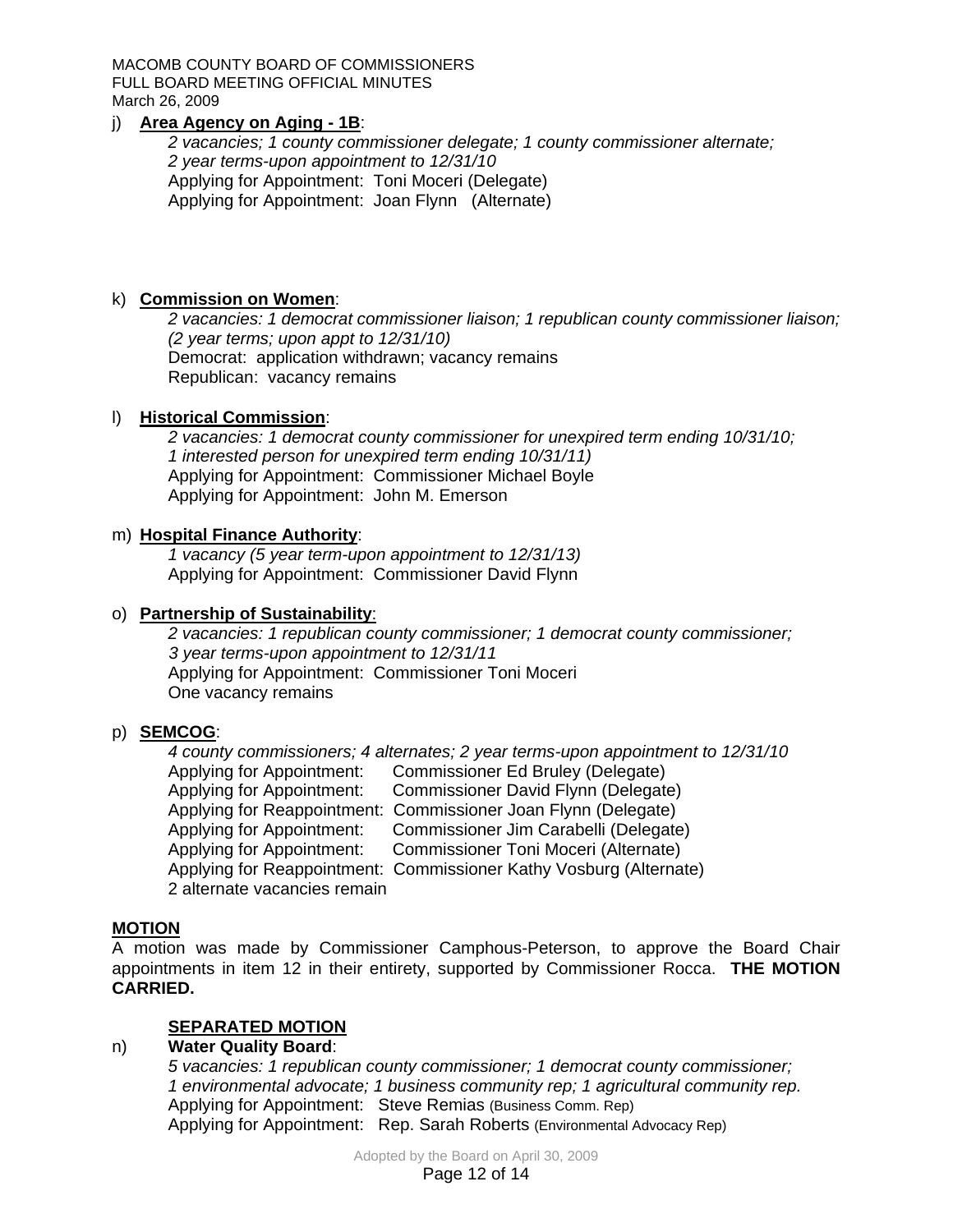Applying for Appointment: Commissioner Kathy Vosburg (Republican county commissioner) Applying for Appointment: Commissioner Brian Brdak (Democrat county commissioner) **NOTE**: Agricultural community rep; appointment will be made at later date

### **MOTION**

A motion was made by Commissioner DiMaria, to concur, supported by Commissioner D. Flynn. **THE MOTION CARRIED**. (Record no votes for Brown, Bruley, Crouchman, Rengert, Rocca, Torrice, and Vosburg) Appointment by Commissioner with Concurrence of Board:

### q) **Commission on Women**:

*6 vacancies in Districts 1, 12, 13, 16, 17 and 26; unexpired 2 yr terms*  District 12: Commissioner Carabelli – Terri Kowal District 17: Commissioner Bruley – Sandra L. Hughes-Leonard District 26: Commissioner Sprys – Shelley Galasso Bonanno No other appointees identified; 3 vacancies remain

#### **MOTION**

A motion was made by Commissioner Camphous-Peterson, to approve the appointments in their entirety to SEMCOG, supported by Commissioner Lampar. **THE MOTION CARRIED.** 

### **NEW BUSINESS**

Commissioner Szczepanski spoke regarding problems with balancing of budget and millage. Commissioners' Sprys and Rengert spoke about receiving phone calls about tax increase. Commissioner J. Flynn thanked fellow commissioners for voting for her. Commissioner Carabelli spoke regarding public hearing on tax increase.

#### **PUBLIC PARTICIPATION**

Brian Negovan; 48240 Sherringham; Macomb Township Betty Slinde; 26740 Roberta; Roseville Tina Abbate Marzolf; Area Agency on Aging-1B; 39090 Garfield; Clinton Township Jerry Sieja; 12927 Docksin; Sterling Heights Brian Sumeracki; 8411 Farnum Ave; Warren

## **ROLL CALL**

|                     |                 |                | <b>NOT</b>     |
|---------------------|-----------------|----------------|----------------|
| <b>NAME</b>         | <b>DISTRICT</b> | <b>PRESENT</b> | <b>PRESENT</b> |
| Andrey Duzyj        |                 | X              |                |
| Marvin Sauger       | 2               | X              |                |
| Phillip A. DiMaria  | 3               | Χ              |                |
| <b>Toni Moceri</b>  | 4               | Χ              |                |
| Susan L. Doherty    | 5               | X              |                |
| Joan Flynn          | 6               | Χ              |                |
| Sue Rocca           |                 | Χ              |                |
| David J. Flynn      | 8               | X              |                |
| <b>Robert Mijac</b> | 9               | Χ              |                |
| Ken Lampar          | 10              | Χ              |                |
| Ed Szczepanski      | 11              | X              |                |
| James L. Carabelli  | 12              | Χ              |                |
| Don Brown           | 13              | x              |                |
| <b>Brian Brdak</b>  | 14              | χ              |                |

Adopted by the Board on April 30, 2009